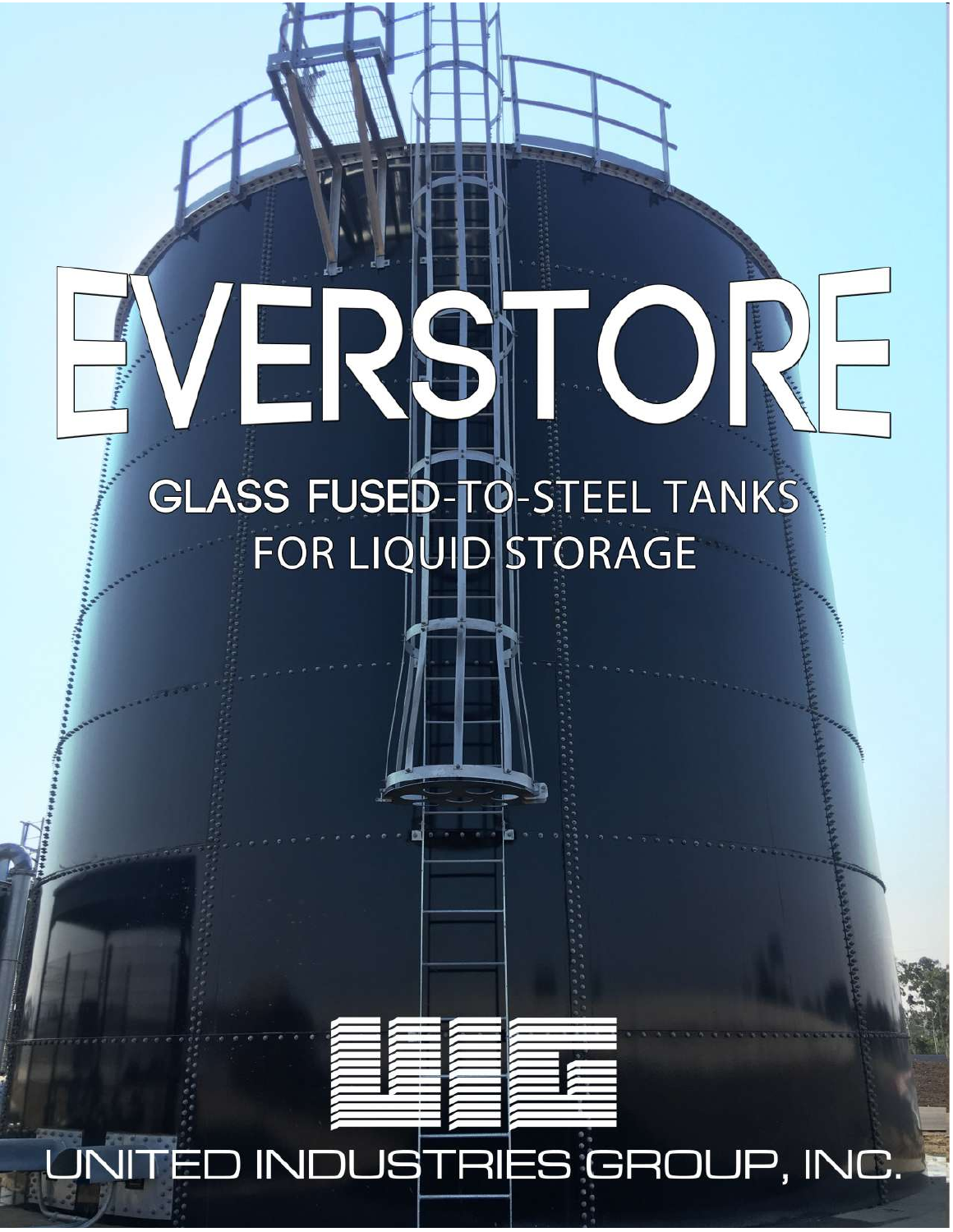# EVERSTORE®

#### **LONGEVITY**

United Industries Group, Inc. is a privately held company established in 1969 and incorporated in the USA in 1972, UIG has been committed to bolted tank design, fabrication, and innovation. When they said it could not be done, UIG made it happen by breaking through the barrier of old technology and designing the first million-gallon storage tank. Our commitment to excellence continues with our **EVERSTORE**<sup>®</sup> line of Glass-Fused-to-Steel Bolted Tanks.



COATING MATTERS

Whether your project needs simple agricultural storage or has more for more aggressive applications — UIG can custom formulate our enamel glass coating to specifically suit your application for the best and most durable coating in the industry. Our custom-made frits are fired at extreme temperatures. When the frit flows it fuses. When cooled produces a smooth, durable, *glasslike* coating on metal. The result is an integrated layered composite of glass and metal that is tougher and more corrosion resistant than the original material.

#### DESIGN AND ENGINEERING

EVERSTORE® tanks' specialized design and construction provide decades of low-cost storage regardless of the application. From potable water to leachate storage, our team of professionals is here to help.

UIG's EVERSTORE<sup>®</sup> Glass-Fused-to-Steel tanks are 100% compliant with AWWA D-103 Standard for bolted tank manufacturing. From the steel to the coating, hardware, sealant, and accessories, UIG tanks are fully compliant. Together with our EVERDOME<sup>®</sup> Geodesic Dome Roofs, UIG tanks are designed by world-class engineers with over a century of combined experience. UIG's capabilities include professionally recognized agencies and groups such as AWWA, API, AISC, NBCC, British Standard, EN 15282/ISO 28765, NFPA 22, IBC, FM, NSF 61, AWS, UL, and more. Utilizing our advanced operations, tanks for special conditions such as heavy liquids, high wind factors, snow, or seismic loadings can be designed for maximum efficiency, long-life, and service.

#### FACTORY CUT OPENINGS

Exposed steel has a greater susceptibility to corrosion which is why UIG pioneered the use of mechanically rounded sheet edges. UIG EVERSTORE<sup>®</sup> panel *openings* are *factory cut* before enameling to protect the integrity of the tank and ensure longer life. To cut time and expense, most manufacturers rely on field cutting panel openings. This practice causes damage to the glass coating, leaving steel edges exposed to the environment.

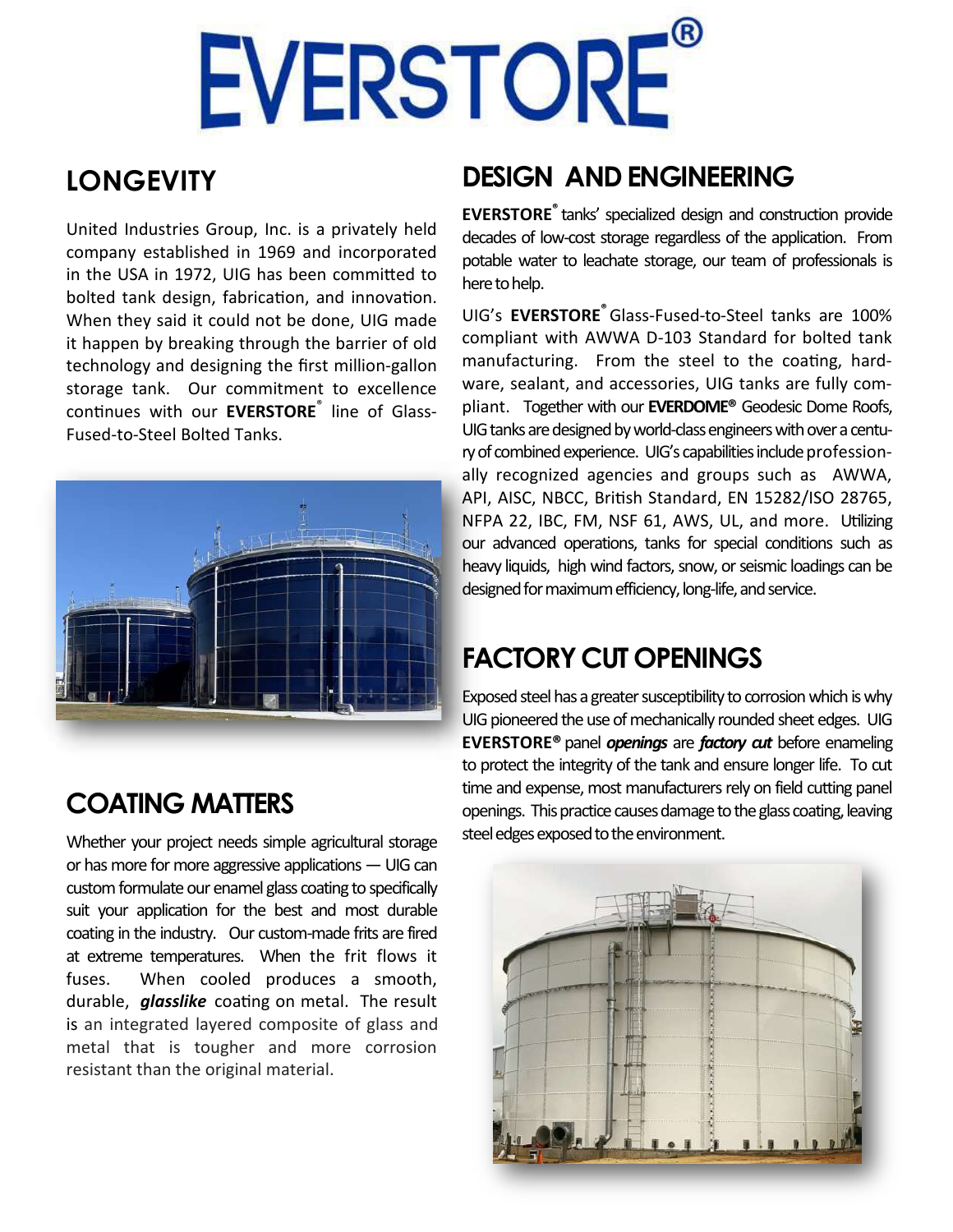## GLASS FUSED-TO-STEEL BOLTED TANKS

#### UNDER THE GLASS

With adherence to AWWA-D-103 guidelines, UIG can provide our proprietary rich carbon steel panels which go above and beyond industry standards. UIG panels have greater tensile strength and less weight. Our breakthrough technology produces a panel specifically formulated for the enameling process resulting in greater consistency. Better glass adherence, better performance, better product.



UIG EVERSTORE<sup>®</sup> Bolted Storage Tanks are used in a wide range of applications including harsh chemicals. Resistant to attacks from most chemicals and mixtures of corrosive materials. In addition, it has a smooth and anti-stick inert surface. It is easy to clean and does not introduce impurities to the process materials.

#### ASSEMBLY & ACCESSORIES

UIG's factory-trained installers assemble our tanks from the top-down utilizing a specialized jacking system which lifts the tank, keeps the crews safely on the ground, and completes the installation in a fraction of the time.

UIG manufactures and offers a full product line of options and accessories for our tanks including Domes, roof walkways, railings, caged ladders, platforms, sidewall and roof manways, hatches, vents, liquid level indicators, cathodic protection, steel roof, steel floor, gravity vents and any customized item your project may require.

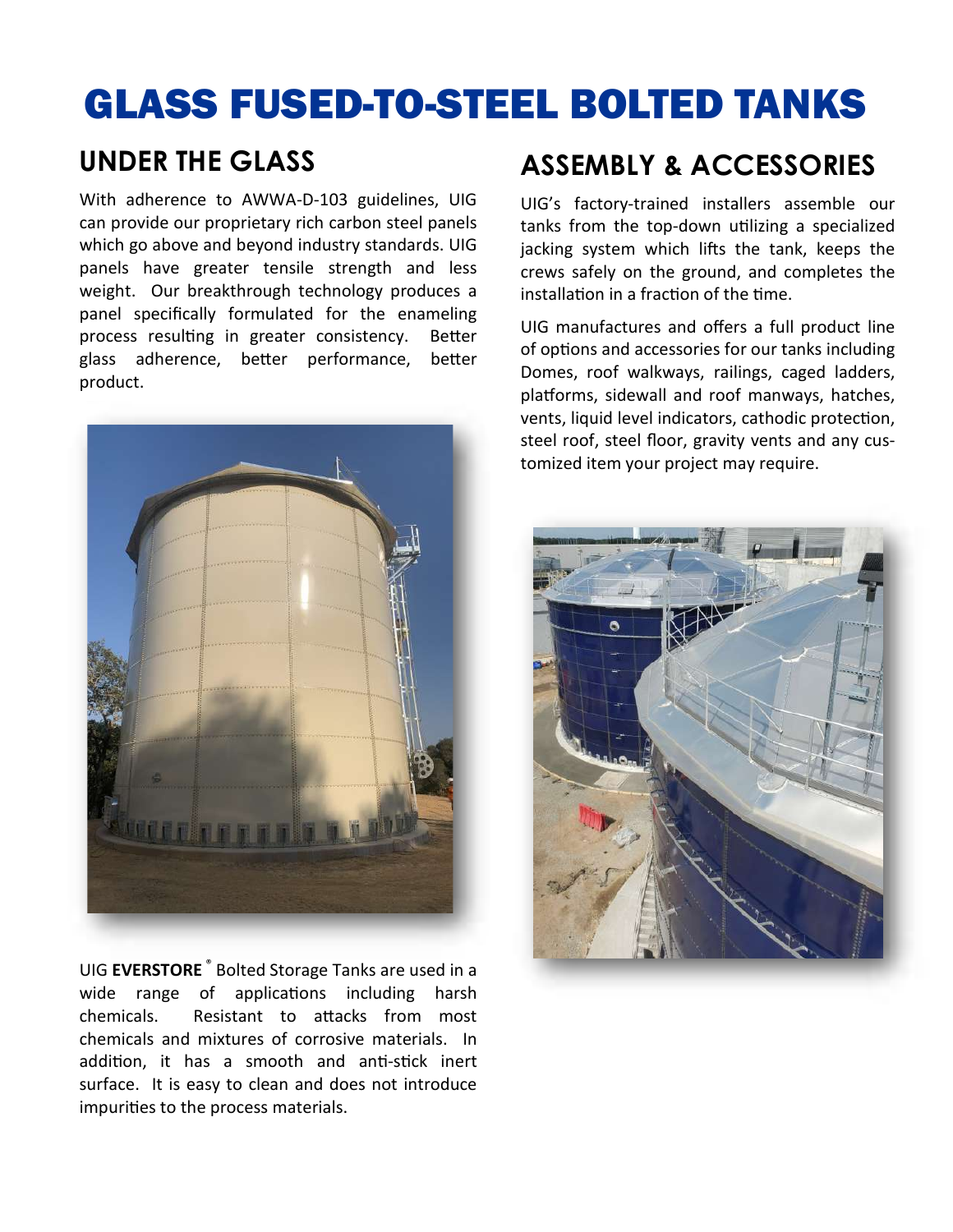## STEEL ENAMELING PROCESS

UIG employs the latest breakthrough technology in tank enameling industry for our **EVERSTORE<sup>®</sup>** line. Superfine glass foam-like structure of the enameled layer provides steel plates with excellent flexibility and durability. The impermeable barrier, applied both interior and exterior, will not dull or need re-coating during the service life of the tank. Resistant to liquid and vapor, the inert silica glass fused to steel safeguards against impact, abrasion, and corrosion. ONLY UIG offers standard and any CUSTOM color for interior and exterior including Titanium Dioxide (TiO<sub>2</sub>) white!

> Step 1: Plate Fabrication and Rolling





Step 2: Preparing for Glass Frit Application

Step 3: High Temperature Firing at 1450°F - 1600°F  $(790^{\circ}C - 870^{\circ}C)$ 





Step 4: Holiday Testing Line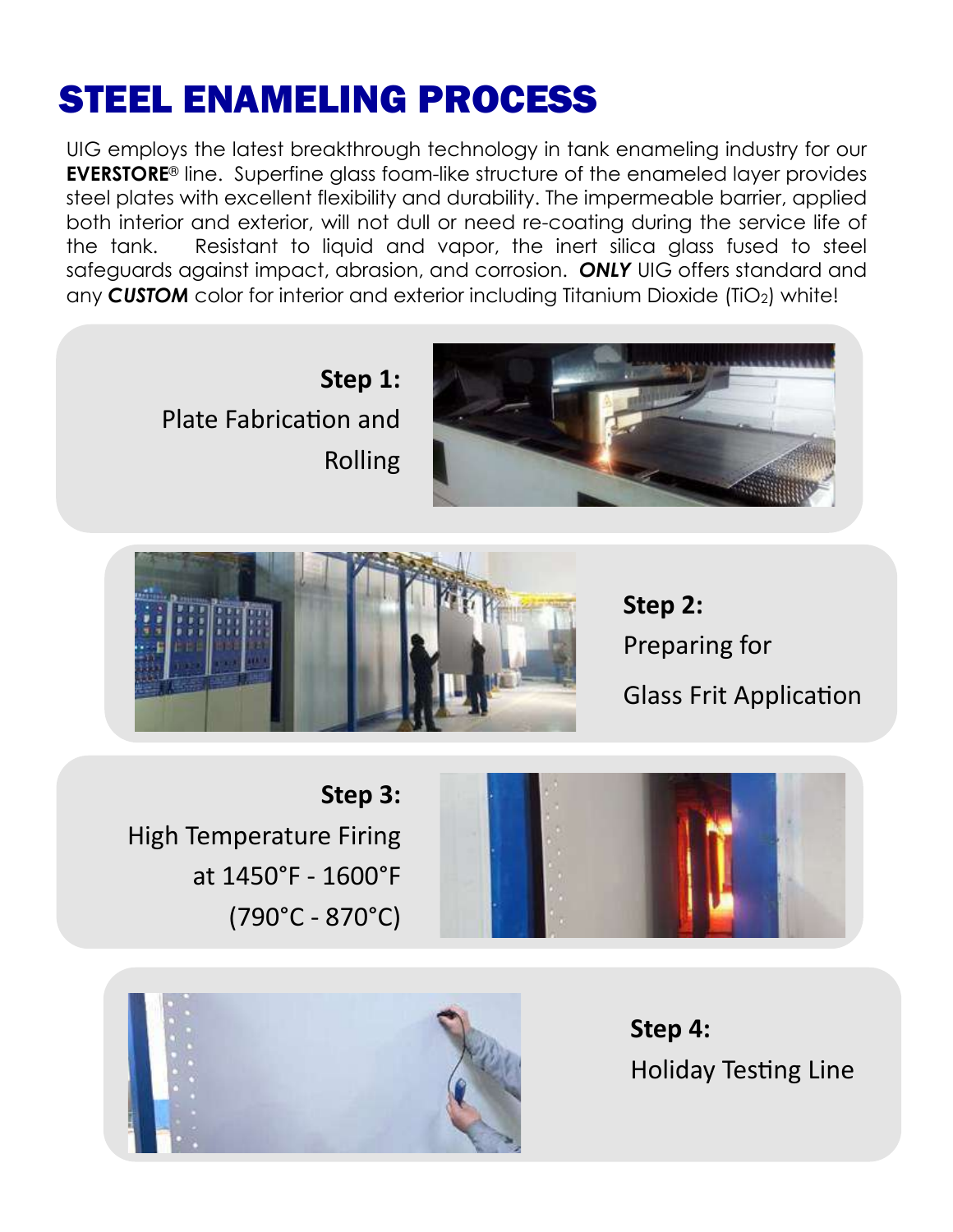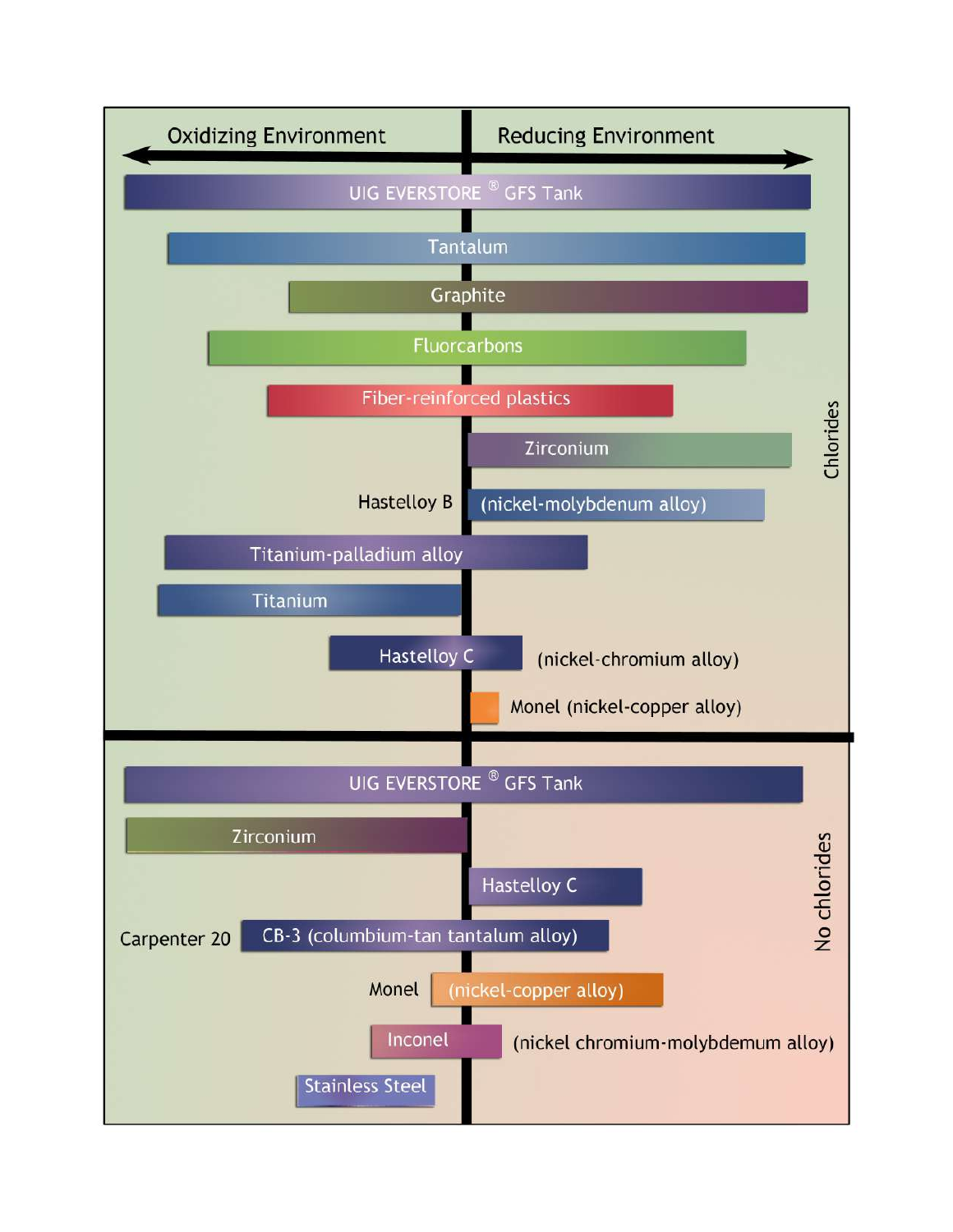#### WATER SUPPLY AND TREATMENT APPLICATIONS

Potable Water - Purified Water - RO Water - Bitter/Brackish Water Disinfecting Water - Sea Water Desalination - Irrigation Water Raw Water/Fresh Water - Fire Fighting Water - Irrigation Water - Aeration Tank Saline Water/Brine Water - Clarification Pool - Biological Filter - Sedimentation Container

#### POWER AND ENERGY APPLICATIONS

Crude Oil - Fuel Oil - Diesel - Aviation Oil - Kerosene Drilling Mud - Process Water - DI Water - Reverse Osmosis Water Boiler Feed Water - Coal Storage - Fly Ash Silo - Geothermal Water



Above photo: 1 Million USG EVERSTORE® Glass Fused-to-Steel Tank with Spiral Staircase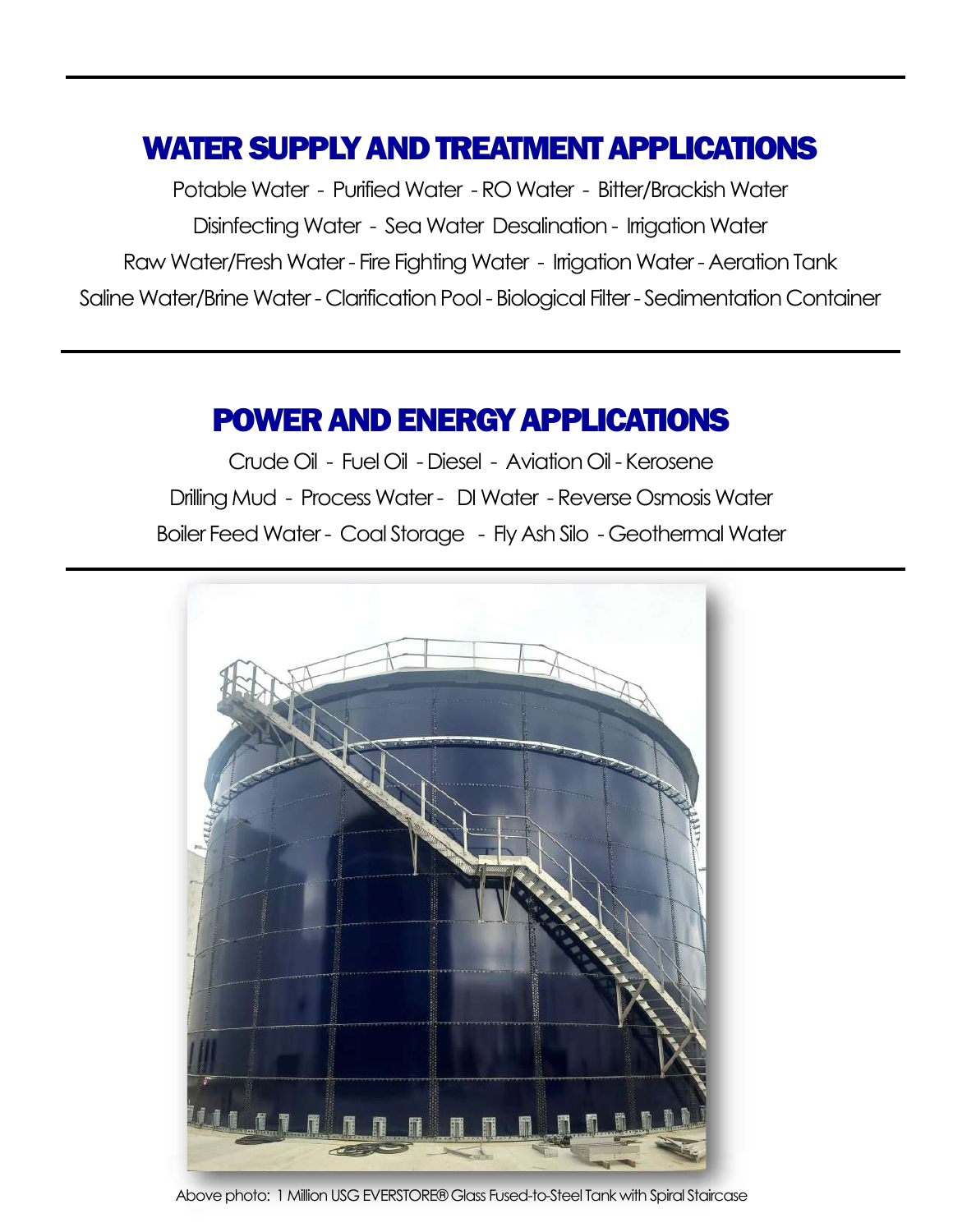

Above photo: Interior of steel floor tank using jacking procedure for assembly

#### WASTEWATER TREATMENT APPLICATIONS

Buffer Pool - Regulating Tank -Water Purifying Tank - Aerobic Reactor Anerobic Reactor - Sedimentation Container - Biological Filter - Leachate Storage Effluent Treatment - Irrigation Water - Animal Wastes - Sludge Tank

#### INDUSTRIAL DRY BULK STORAGE

Mineral - Chemicals - Foods Wood Product - Petrochemicals - Plasthetics Stone/Clay/Glass - Mining Industry - Grain / Seeds-